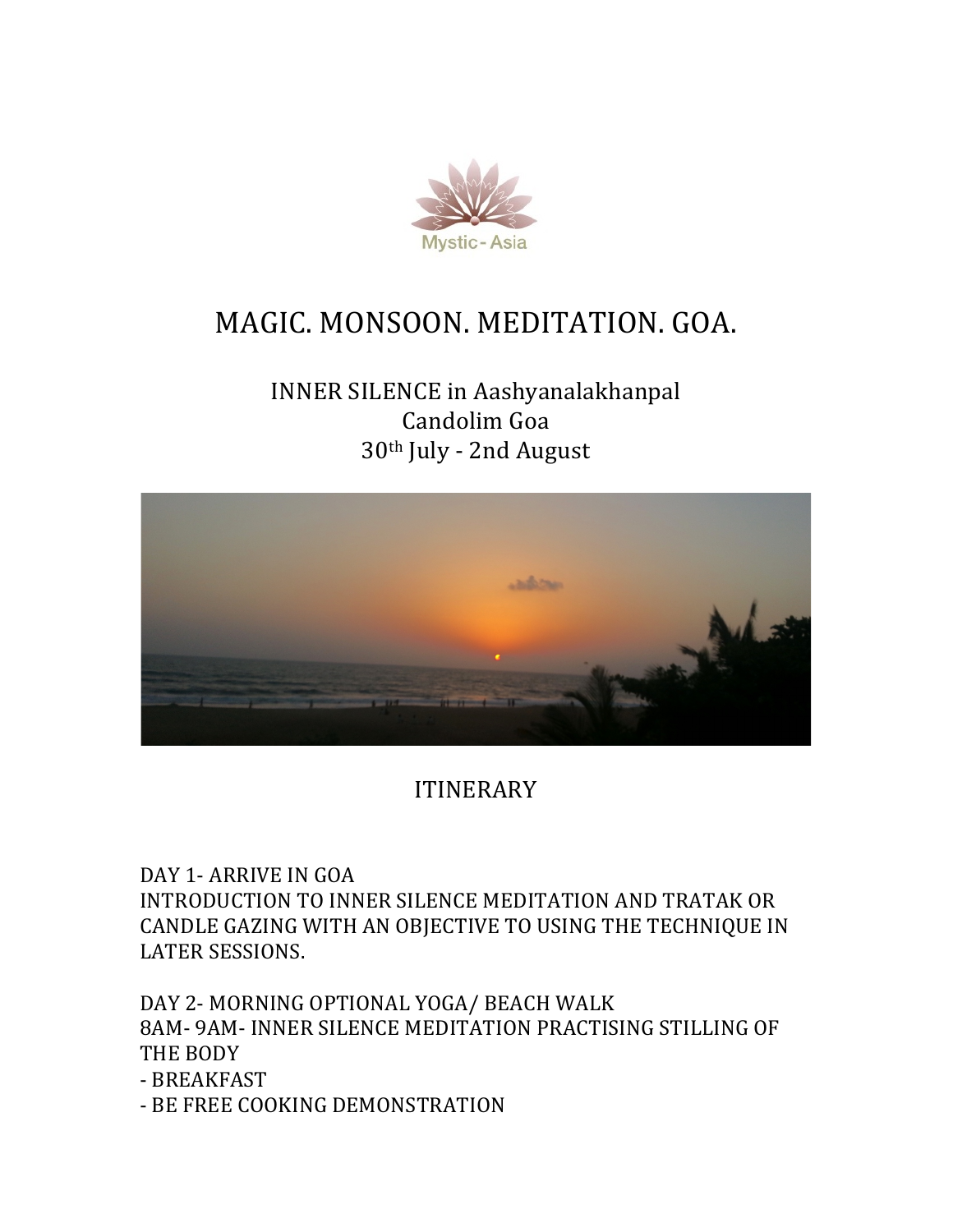- LUNCH

- SWIM, READ, MASSAGE, BEACH WALK ETC

- 6PM-7PM INNER SILENCE MEDITATION ON BEACH FRONT

- DINNER AT YOUR LEISURE IN OR OUT OF THE HOTEL

#### DAY 3- A DAY OF SILENCE

- MORNING OPTIONAL YOGA/BEACH WALK

8AM- 9PM INNER SILENCE MEDITATION PRACTICE LEADING YOU TO A DAY OF SILENCE. YOU WILL BE GIVEN SOME SELF REFLECTIVE EXERCISES TO WORK ON AND BE GUIDED THROUGH YOUR DAY.

- THE DAY IS FREE FOR YOU TO BE IN THE PREMISES AND YOU MAY SWIM, READ, SKETCH, WALK ON THE BEACH ETC

- THERE WILL BE A MINDFUL EATING LUNCH WITH EMPHASIS ON CONSCIOUS EATING.

- 6PM-7PM INNER SILENCE MEDITATION PRACTICE ANDBREAKING THE SILENCE WITH CHANTING.

- SHARING

- DINNER IS AT YOUR LEISURE IN OR OUT OF THE HOTEL.

DAY 4- DEPARTURE

#### **INVESTMENT**

AASHYANALAKHANPALS BEAUTIFUL PROPERTY CONTAINS A COMBINATION OF VILLAS CASINHAS AND BEACHSIDE COTTAGES. THE BELOW PRICES INCLUDE:

- 3 NIGHTS ACCOMODATION
- AIRPORT TRANSFERS
- BREAKFAST AND LUNCH
- MEDITATION SESSIONS
- WORKSHOP MATERIALS

### **TIER 1**

CASINHAS, COTTAGES AND SOME VILLA ROOMS AT RS 23000 PER PERSON ON DOUBLE OCCUPANCY RS 32000 PER PERSON ON SINGLE OCCUPANCY